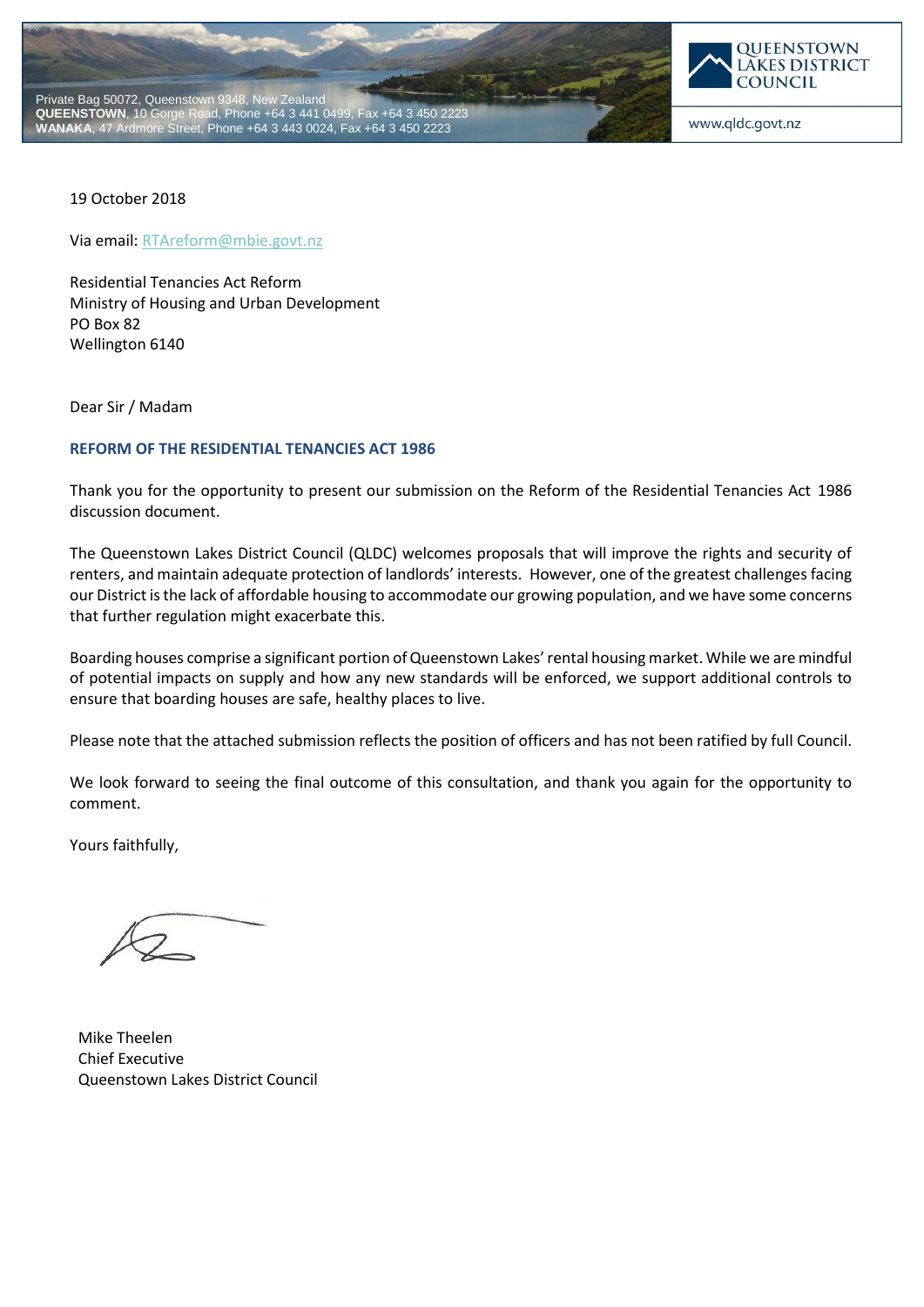### **1.0 INTRODUCTION**

- 1.1 Housing supply and affordability in the Queenstown Lakes District is a significant issue. Approximately 44 per cent of our households live in rented accommodation or other dwellings they do not own. Market rents are considerably higher here than in other parts of the country, and Queenstown is the most expensive place in New Zealand to rent. Weekly rents for all housing types across the district have increased substantially over a relatively short period; from an average of \$397 in June 2015, to \$563 as at June 2018<sup>1</sup>. This equates to a 42 per cent increase in three years.
- 1.2 One of our most immediate challenges is having enough affordable housing to provide for the district's continuing growth. We have undertaken an evaluation of worker demand, based on empirical data and market sounding, to meet construction needs over the next three years. Servicing our infrastructure programme alone will add close to 400 new people to the district, many of whom will be potential renters. We have some concerns about the secondary implications of regulation where worker accommodation is already in very short supply.
- 1.3 Modelling the make-up of the housing market for the National Policy Statement Urban Development Capacity shows that a significant proportion of the Queenstown Lakes market is used for holiday homes (25.3% in the 2013 Census compared to the national average of 5.6%), which affects the availability of long term rentals:



1.4 Another significant factor contributing to the lack of affordable rentals in the district is the ongoing loss of accommodation to the short-term let market, including family-sized homes. In early 2018, whole house properties listed on short term visitor accommodation platforms accounted for an

-

<sup>1</sup> <http://urban-development-capacity.mbie.govt.nz/>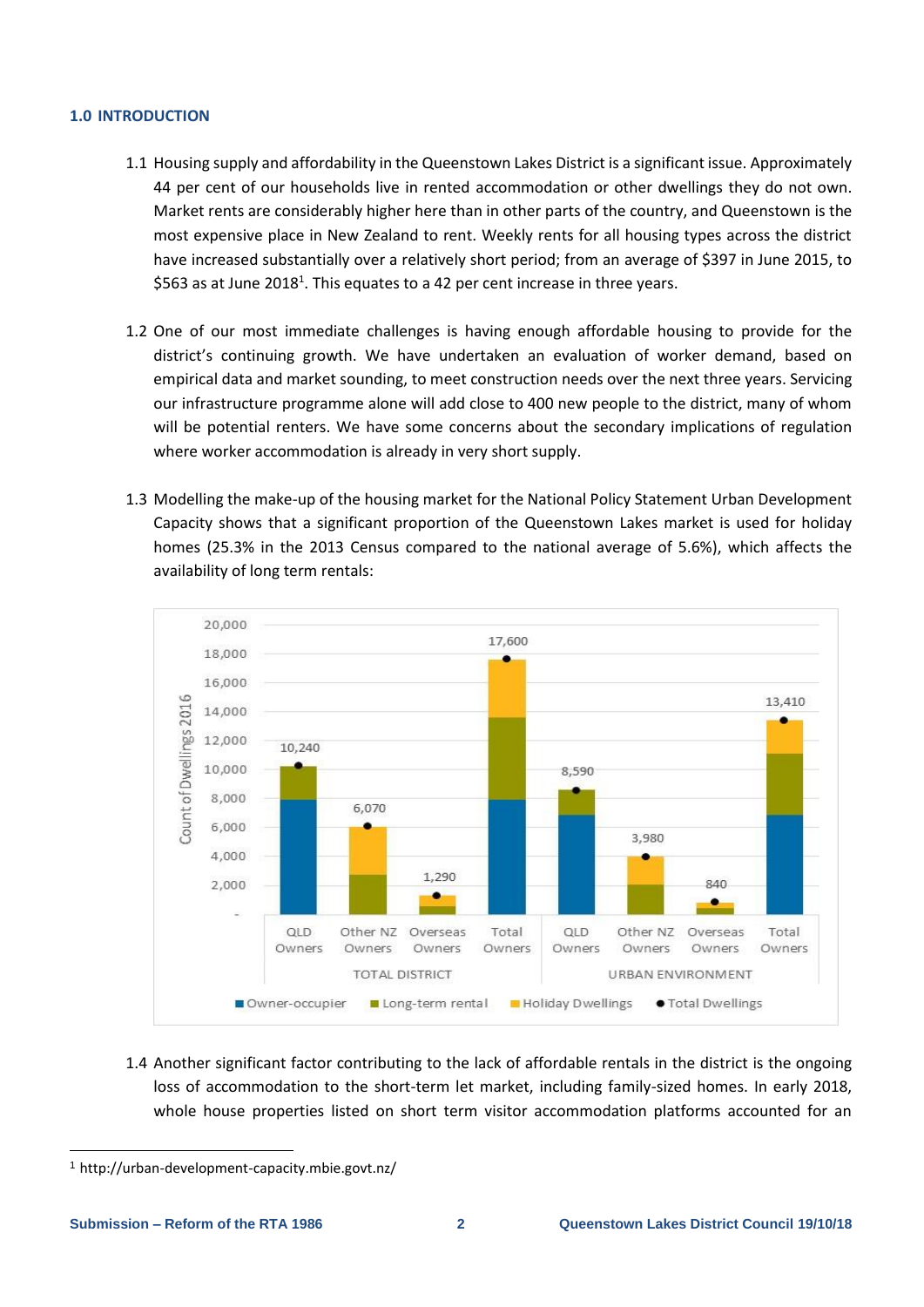estimated 21% of all 20,840 dwellings in the District<sup>2</sup>. In the 16 months from October 2016 to February 2018, Airbnb letting activity is estimated to have grown by up to 85%<sup>3</sup>. Depending on the nature of further regulation, we are concerned that this loss may accelerate.

- 1.5 The Council is taking steps to tackle the district's housing challenges through the Mayoral Housing Affordability Taskforce, which aims to supply an additional 1,000 affordable, secure homes (including rental properties) by 2028. We would like to take this opportunity to support the need for government incentives for developers and landlords to 'build to rent' and to continue renting properties long term.
- 1.6 The Queenstown Lakes rental market has a high number of properties that fall under the current definition of 'boarding house'. In these properties there is the risk of overcrowding due to high market rents and the large numbers of seasonal workers on low incomes who service the district's key industries (tourism, hospitality, and construction). We consider it appropriate for additional controls on boarding houses but we are mindful of the potential impact on supply, and how the controls will be enforced.

# **2.0 WARRANT OF FITNESS AND SELF-CERTIFICATION**

- 2.1 We support in principle the proposed Warrant of Fitness or self-certification, and agree to a nationwide approach to assessing what constitutes 'good enough' principles. To encourage compliance, MBIE could provide templates, for example fire evacuation notices.
- 2.2 We support extending the powers of the MBIE Chief Executive to allow, for example, random inspections as this will help to encourage compliance.

# **3.0 ISSUES FOR FURTHER CONSIDERATION**

- 3.1 We do have some concerns that the proposed changes may result in boarding house operators lowering the number of tenants to fewer than six, to avoid having to self-certify or obtain a Warrant of Fitness. The impact of this on the local rental market could be higher rents and less availability.
- 3.2 We suggest that the definition of a boarding house could be attached to the size and number of liveable rooms (excluding bathrooms, kitchens, living areas with inadequate heating etc.), although this may risk overcrowding unless occupation limits are put in place.
- 3.3 To protect public health, standards relating to toilets, washrooms, heating, water and cooking facilities etc. are also needed. We advise, however, that in an extremely pressured rental market such

-

<sup>2</sup> Robert Heyes, Infometrics, Statement of Economic Evidence on Visitor Accommodation for PDP Hearings, 2018 (p 11). [https://www.qldc.govt.nz/assets/Uploads/Planning/District-Plan/PDP-Stage-2/Stream-15-Section-42A/S2239-QLDC-T15-](https://www.qldc.govt.nz/assets/Uploads/Planning/District-Plan/PDP-Stage-2/Stream-15-Section-42A/S2239-QLDC-T15-Heyes-R-Evidence-30909970-v-1.pdf) [Heyes-R-Evidence-30909970-v-1.pdf](https://www.qldc.govt.nz/assets/Uploads/Planning/District-Plan/PDP-Stage-2/Stream-15-Section-42A/S2239-QLDC-T15-Heyes-R-Evidence-30909970-v-1.pdf)

<sup>3</sup> Robert Heyes, Infometrics, Economic Evidence, 2018 (p 3).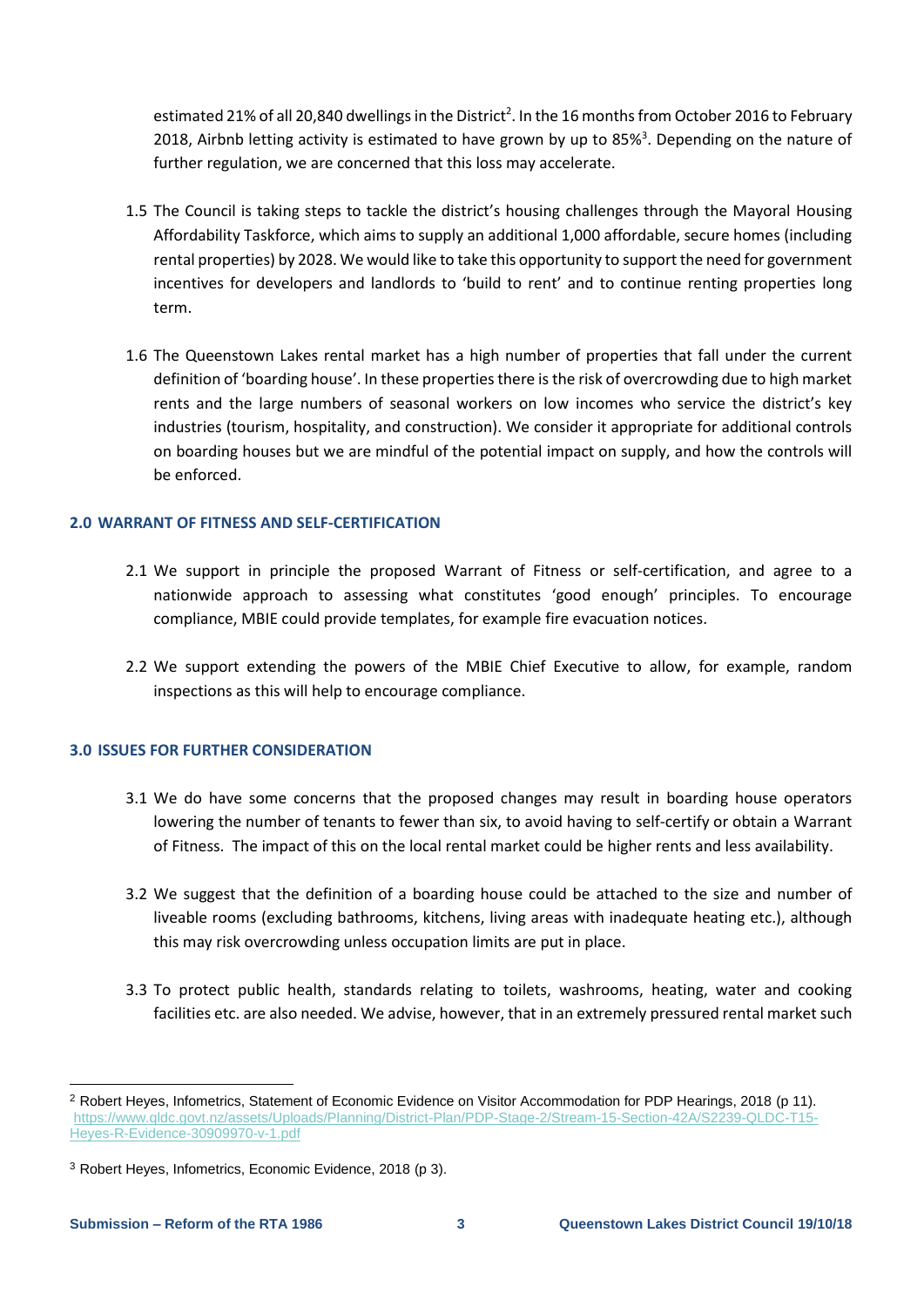as Queenstown Lakes, a grading system may not be effective in deterring tenants from accepting substandard accommodation.

- 3.4 While we welcome an extension of the MBIE Chief Executive's powers, this might result in some boarding houses being closed down, therefore putting tenants at risk.
- 3.5 Below is a list of questions on some of the finer details:
	- 3.5.1 Has the Ministry considered pursuing boarding house licences via the Local Government Act 2002 as a mechanism to regulate boarding houses?
	- 3.5.2 Are any amendments to the Building Act planned to align boarding house definitions to those of the Residential Tenancies Act?
	- 3.5.3 To avoid over-occupation, have limits on the numbers of residents based on property size been considered?
	- 3.5.4 To whom will the extended powers of the MBIE Chief Executive be delegated?
	- 3.5.5 With regard to the proposed Healthy Homes Standards, will any tenant who raises concerns with their landlord about the standard of heating, insulation, dampness and ventilation be fully protected under the proposed RTA reforms?

# **4.0 PENALTIES**

- 4.1 We believe that introducing high financial penalties will compel compliance by boarding house operators in most instances.
- 4.2 We recommend that non-compliant boarding houses are excluded from the Tenancy Tribunal process, preventing non-compliant operators from seeking the usual redress from troublesome tenants. This would provide an additional incentive to achieve compliance.

# **5.0 CONCLUSION**

- 5.1 Since a relatively high proportion of the district's households live in rented accommodation, including boarding houses, the proposed reforms will benefit the quality of life of many of our residents.
- 5.2 Rental accommodation is scarce and rents are high. Our key industries the tourism, hospitality and construction industries in particular – rely on a steady supply of young mobile workers who need somewhere to live. Many people who move to Queenstown to fill more permanent positions have difficulty finding affordable, good quality places to live where they can feel at home and put down roots.